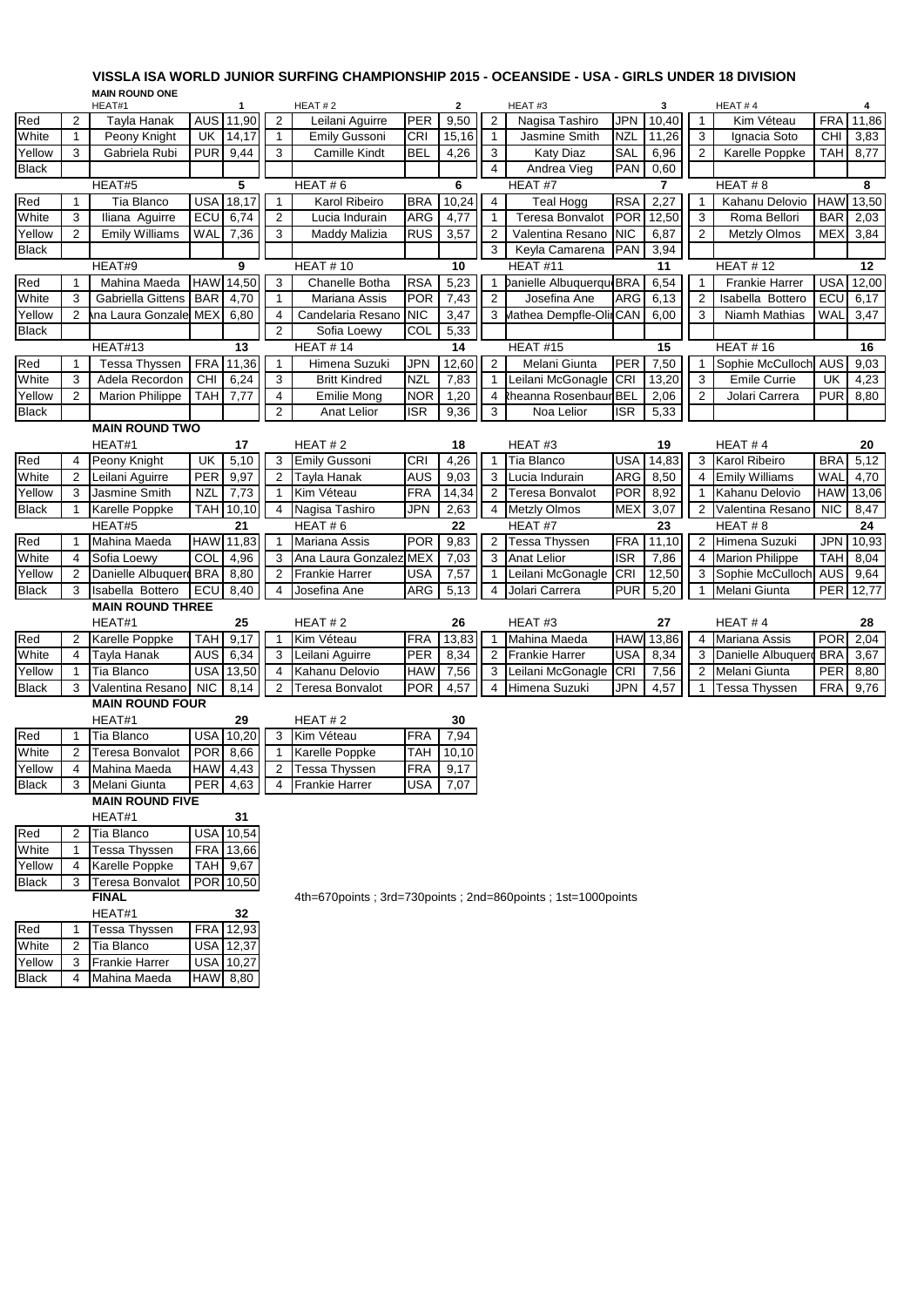## **VISSLA ISA WORLD JUNIOR SURFING CHAMPIONSHIP 2015 - OCEANSIDE - USA - GIRLS UNDER 18 DIVISION**

| <b>REPERCHARGE ROUND ONE</b><br>4th=57th=200points; 3rd=49th=240points |                |                                                    |            |                 |        |                                        |            |                  |                |                        |            |                 |                |                            |            |            |
|------------------------------------------------------------------------|----------------|----------------------------------------------------|------------|-----------------|--------|----------------------------------------|------------|------------------|----------------|------------------------|------------|-----------------|----------------|----------------------------|------------|------------|
|                                                                        |                | HEAT#1                                             |            | 33              |        | HEAT#2                                 |            | 34               |                | HEAT#3                 |            | 35              |                | HEAT#4                     |            | 36         |
| Red<br>White                                                           | -1             | Gabriela Rubi                                      |            | <b>PUR</b> 9,44 | 1      | <b>Camille Kindt</b>                   | <b>BEL</b> | 7,96             | 1              | Iliana Aguirre         |            | <b>ECU 6,74</b> | 3              | <b>Maddy Malizia</b>       | <b>RUS</b> | 0,00       |
| Yellow                                                                 |                |                                                    |            |                 |        | Ignacia Soto                           |            |                  |                | Keyla Camarena         |            |                 |                | Roma Bellori               |            |            |
|                                                                        | $\overline{2}$ | <b>Katy Diaz</b>                                   | SAL        | 6,96            | 2<br>3 |                                        | CHI        | 4,30<br>PAN 2,70 | 2              |                        |            | PAN 3,94        | 2<br>1         |                            | BAR<br>RSA | 1,83       |
| <b>Black</b>                                                           |                | HEAT#5                                             |            | 37              |        | Andrea Vieg<br>HEAT#6                  |            | 38               |                | HEAT#7                 |            | 39              |                | <b>Teal Hogg</b><br>HEAT#8 |            | 7,50<br>40 |
| Red                                                                    | 3              | Gabriella Gittens BAR                              |            | 2,67            |        | Chanelle Botha                         |            | <b>RSA 5,23</b>  | $\overline{2}$ | Adela Recordon         | <b>CHI</b> | 4,00            | 1              | <b>Britt Kindred</b>       | nzl        | 10,67      |
| White                                                                  | $\overline{2}$ | Candelaria Resar NIC                               |            | 7,60            |        |                                        |            |                  | 3              | <b>Emilie Mong</b>     | <b>NOR</b> | 0,97            |                |                            |            |            |
| Yellow                                                                 | -1             | Mathea Dempfle-CAN 10,66                           |            |                 | 2      | Niamh Mathias                          | WAL        | 3,47             | $\mathbf 1$    | Noa Lelior             | <b>ISR</b> | 8,66            | $\overline{2}$ | <b>Emile Currie</b>        | UK         | 4,47       |
| <b>Black</b>                                                           |                |                                                    |            |                 |        |                                        |            |                  |                |                        |            |                 | 3              | Rheanna Rosenba            | <b>BEL</b> | 3,57       |
|                                                                        |                | <b>REPERCHARGE ROUND TWO</b>                       |            |                 |        | 4th=41th=280points; 3rd=33th=320points |            |                  |                |                        |            |                 |                |                            |            |            |
|                                                                        |                | HEAT#1                                             |            | 41              |        | HEAT#2                                 |            | 42               |                | HEAT#3                 |            | 43              |                | HEAT#4                     |            | 44         |
| Red                                                                    | -1             | Jasmine Smith                                      | <b>NZL</b> | 8,77            | 1      | Emily Gussoni                          | <b>CRI</b> | 8,67             | $\overline{1}$ | Lucia Indurain         |            | ARG 5,27        | $\mathbf{1}$   | Karol Ribeiro              | <b>BRA</b> | 6,67       |
| White                                                                  | 2              | Nagisa Tashiro                                     | <b>JPN</b> | 7,83            | 2      | Peony Knight                           | UK         | 8,50             | 3              | <b>Emily Williams</b>  |            | <b>WAL 3,60</b> | 4              | <b>Metzly Olmos</b>        | <b>MEX</b> | 3,20       |
| Yellow                                                                 | 3              | Gabriela Rubi                                      | <b>PUR</b> | 5,13            | 4      | <b>Camille Kindt</b>                   | <b>BEL</b> | 3,33             | 2              | Iliana Aguirre         |            | <b>ECU</b> 4,83 | $\overline{2}$ | <b>Teal Hogg</b>           | <b>RSA</b> | 3,76       |
| <b>Black</b>                                                           | 4              | Ignacia Soto                                       | <b>CHI</b> | 2,20            | 3      | <b>Katy Diaz</b>                       | SAL        | 4,03             | 4              | Roma Bellori           | <b>BAR</b> | 2,56            | 3              | Keyla Camarena             | <b>PAN</b> | 3,20       |
|                                                                        |                | HEAT#5                                             |            | 45              |        | HEAT#6                                 |            | 46               |                | HEAT#7                 |            | 47              |                | HEAT#8                     |            | 48         |
| Red                                                                    | 4              | Isabella Bottero                                   | ECU        | 3,23            | 4      | Ana Laura Gonzale MEX                  |            | 3,68             | 3              | <b>Anat Lelior</b>     | <b>ISR</b> | 5,90            | 1              | Sophie McCulloch AUS       |            | 13,33      |
| White                                                                  | 1              | Josefina Ane                                       |            | ARG 11,83       |        | Sofia Loewy                            | COL        | 6,36             | $\mathbf 1$    | <b>Marion Philippe</b> | TAH        | 9,00            | $\overline{2}$ | Jolari Carrera             | <b>PUR</b> | 5,24       |
| Yellow                                                                 | 2              | Mathea Dempfle-CAN 6,37                            |            |                 | 3      | Chanelle Botha                         |            | RSA 4,80         | 4              | Noa Lelior             | <b>ISR</b> | 5,63            | 3              | <b>Britt Kindred</b>       | <b>NZL</b> | 4,63       |
| <b>Black</b>                                                           | 3              | Niamh Mathias                                      | WAL        | $-5,04$         | 2      | Candelaria Resano NIC                  |            | 5,00             | 2              | <b>Emile Currie</b>    | UK         | 7,20            | 4              | Adela Recordon             | CHI        | 2,20       |
|                                                                        |                | <b>REPERCHARGE ROUND THREE</b>                     |            |                 |        | 4th=29th=340points; 3rd=25th=360points |            |                  |                |                        |            |                 |                |                            |            |            |
|                                                                        |                | HEAT#1                                             |            | 49              |        | HEAT#2                                 |            | 50               |                | HEAT#3                 |            | 51              |                | HEAT#4                     |            | 52         |
| Red                                                                    | 4              | Jasmine Smith                                      | <b>NZL</b> | 4,70            | 2      | <b>Emily Gussoni</b>                   |            | CRI 10,00        | $\overline{2}$ | Josefina Ane           |            | ARG 11,90       | 4              | Sofia Loewy                | COL        | 2,52       |
| White                                                                  | $\overline{2}$ | Peony Knight                                       | <b>UK</b>  | 9,77            | 1      | Nagisa Tashiro                         |            | JPN 11,60        | 4              | Candelaria Resano      | <b>NIC</b> | 2,43            | $\overline{2}$ | Mathea Dempfle-C           | CAN        | 8,77       |
| Yellow                                                                 | $\mathbf 1$    | Lucia Indurain                                     |            | ARG 14,00       | 4      | Karol Ribeiro                          |            | <b>BRA</b> 5,00  | $\mathbf{1}$   | <b>Marion Philippe</b> |            | TAH 14,00       | $\mathbf{1}$   | Sophie McCulloch AUS       |            | 17,00      |
| <b>Black</b>                                                           | 3              | <b>Teal Hogg</b>                                   | <b>RSA</b> | 4,80            | 3      | Iliana Aguirre                         |            | $ECU$ 5,26       | 3              | Jolari Carrera         |            | PUR 6,37        | 3              | <b>Emile Currie</b>        | UK         | 4,63       |
|                                                                        |                | <b>REPERCHARGE ROUND FOUR</b>                      |            |                 |        | 4th=21th=380points; 3rd=17th=400points |            |                  |                |                        |            |                 |                |                            |            |            |
|                                                                        |                | HEAT#1                                             |            | 53              |        | HEAT#2                                 |            | 54               |                | HEAT#3                 |            | 55              |                | HEAT#4                     |            | 56         |
| Red                                                                    | 4              | Valentina Resand NIC                               |            | 3,80            | 4      | Leilani Aguirre                        |            | PER 2,74         | $\overline{4}$ | Leilani McGonagle      | CRI        | 4,96            | 4              | Danielle Albuquerd BRA     |            | 5,54       |
| White                                                                  | $\mathbf 1$    | Kahanu Delovio                                     |            | HAW 15,03       | 3      | Tayla Hanak                            |            | AUS 7,66         | 2              | <b>Mariana Assis</b>   |            | POR 10,27       | 2              | Himena Suzuki              | JPN        | 8,20       |
| Yellow                                                                 | 3              | Lucia Indurain                                     |            | ARG 5,43        | 1      | Nagisa Tashiro                         |            | JPN 9,97         | 3              | <b>Marion Philippe</b> |            | TAH 9,94        | $\mathbf{1}$   | Sophie McCulloch AUS       |            | 12,60      |
| <b>Black</b>                                                           | 2              | <b>Emily Gussoni</b>                               |            | CRI 7,87        | 2      | Peony Knight                           | UK         | 9,40             | $\mathbf{1}$   | Mathea Dempfle-O       |            | CAN 10,83       | 3              | Josefina Ane               | ARG        | 6,97       |
|                                                                        |                | <b>REPERCHARGE ROUND FIVE</b>                      |            |                 |        | 4th=15th=425points; 3rd=13th=450points |            |                  |                |                        |            |                 |                |                            |            |            |
|                                                                        |                | HEAT #1                                            |            | 57              |        | HEAT # 2                               |            | 58               |                |                        |            |                 |                |                            |            |            |
| Red                                                                    | -1             | Kahanu Delovio HAW 12,33                           |            |                 | 2      | Nagisa Tashiro                         |            | JPN 8,67         |                |                        |            |                 |                |                            |            |            |
| White                                                                  | 3              | Peony Knight                                       | <b>UK</b>  | 4,87            | 3      | <b>Emily Gussoni</b>                   | <b>CRI</b> | 4,30             |                |                        |            |                 |                |                            |            |            |
| Yellow                                                                 | 4              | Mathea Dempfle-CAN                                 |            | 4,63            | 1      | Sophie McCulloch                       |            | AUS 13,07        |                |                        |            |                 |                |                            |            |            |
| <b>Black</b>                                                           | 2              | Himena Suzuki                                      | <b>JPN</b> | 8,70            | 4      | Mariana Assis                          |            | POR 3,40         |                |                        |            |                 |                |                            |            |            |
|                                                                        |                | <b>REPERCHARGE ROUND SIX</b>                       |            |                 |        | 4th=11th=475points : 3rd=9th=500points |            |                  |                |                        |            |                 |                |                            |            |            |
|                                                                        |                | HEAT#1                                             |            | 59              |        | HEAT#2                                 |            | 60               |                |                        |            |                 |                |                            |            |            |
| Red                                                                    |                | Melani Giunta                                      |            | PER 9,66        | 4      | Kim Véteau                             |            | FRA 4,50         |                |                        |            |                 |                |                            |            |            |
| White                                                                  | 2              | <b>Frankie Harrer</b>                              |            | USA 9,54        | 2      | Mahina Maeda                           |            | HAW 9,20         |                |                        |            |                 |                |                            |            |            |
| Yellow                                                                 | 3              | Kahanu Delovio                                     |            | HAW 9,53        | 1      | Sophie McCulloch                       |            | AUS 10,16        |                |                        |            |                 |                |                            |            |            |
| <b>Black</b>                                                           | 4              | Nagisa Tashiro                                     | <b>JPN</b> | 6,23            | 3      | Himena Suzuki                          |            | JPN 7,20         |                |                        |            |                 |                |                            |            |            |
|                                                                        |                | <b>REPERCHARGE ROUND SEVEN</b>                     |            |                 |        | 4th=8th=528points; 3rd=7th=555points   |            |                  |                |                        |            |                 |                |                            |            |            |
|                                                                        |                | HEAT#1                                             |            | 61              |        |                                        |            |                  |                |                        |            |                 |                |                            |            |            |
| Red                                                                    | 4              | Melani Giunta                                      |            | PER 6,27        |        |                                        |            |                  |                |                        |            |                 |                |                            |            |            |
| White                                                                  | -1             | Mahina Maeda                                       |            | HAW 10,73       |        |                                        |            |                  |                |                        |            |                 |                |                            |            |            |
| Yellow<br><b>Black</b>                                                 | 3<br>2         | Sophie McCulloch AUS 8,16<br><b>Frankie Harrer</b> |            | <b>USA 8,83</b> |        |                                        |            |                  |                |                        |            |                 |                |                            |            |            |
|                                                                        |                | <b>REPERCHARGE ROUND EIGHT</b>                     |            |                 |        | 4th=6th=583points; 3rd=5th=610points   |            |                  |                |                        |            |                 |                |                            |            |            |
|                                                                        |                | HEAT#1                                             |            | 62              |        |                                        |            |                  |                |                        |            |                 |                |                            |            |            |
| Red                                                                    | 4              | Teresa Bonvalot POR 5,20                           |            |                 |        |                                        |            |                  |                |                        |            |                 |                |                            |            |            |
| White                                                                  | 3              | Karelle Poppke                                     |            | TAH 5,83        |        |                                        |            |                  |                |                        |            |                 |                |                            |            |            |
| Yellow                                                                 | 2              | Mahina Maeda                                       |            | HAW 10,77       |        |                                        |            |                  |                |                        |            |                 |                |                            |            |            |
| <b>Black</b>                                                           | $\mathbf{1}$   | <b>Frankie Harrer</b>                              |            | USA 13,16       |        |                                        |            |                  |                |                        |            |                 |                |                            |            |            |
|                                                                        |                |                                                    |            |                 |        |                                        |            |                  |                |                        |            |                 |                |                            |            |            |